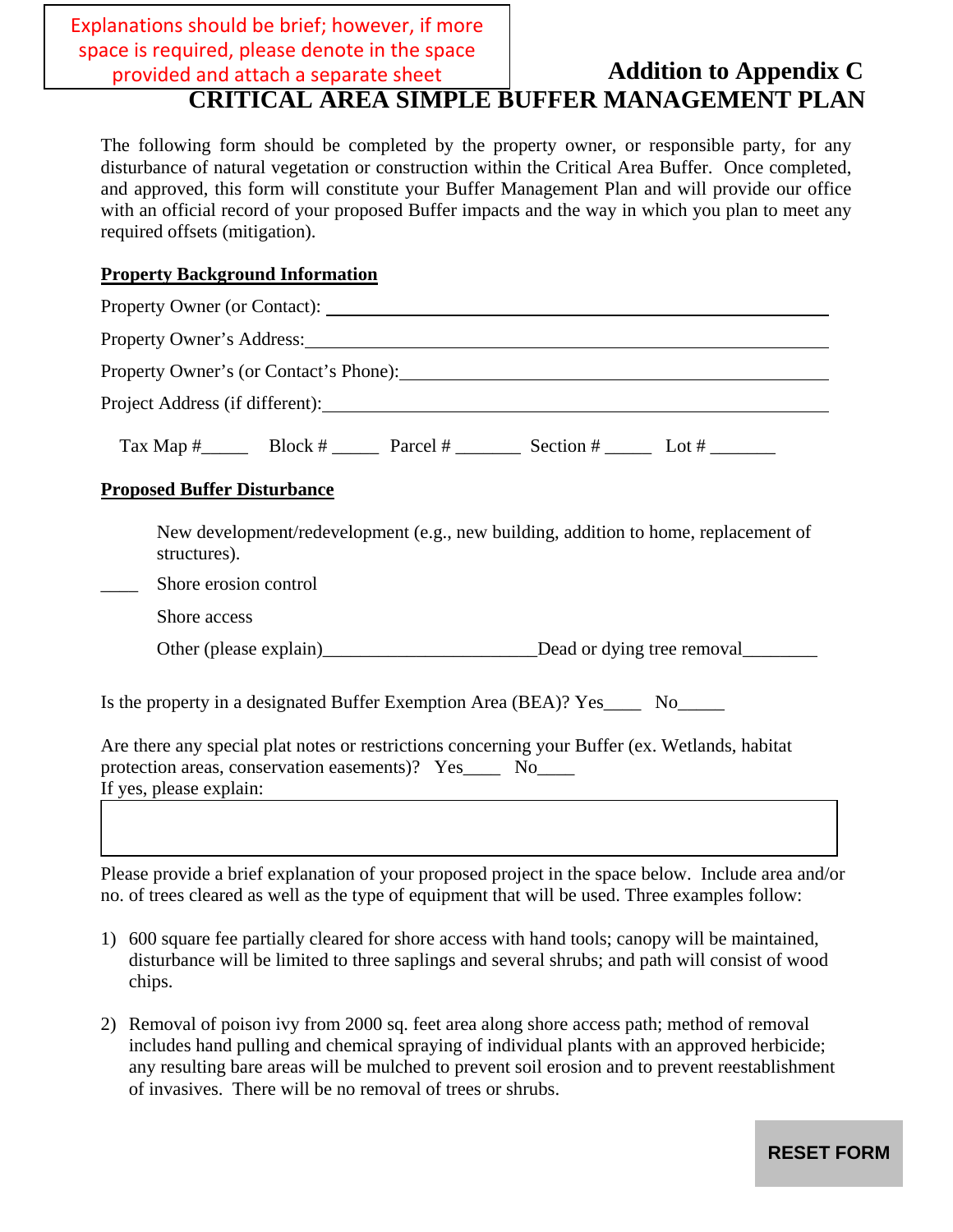provided and attach a separate sheet

3) A variance was granted to build a new house on a grandfathered lot in the Buffer. The area permanently impacted in the Buffer will be 4000 square feet, including the area of the house and a fifteen-foot clearing around the house. The lot is entirely forested. A bulldozer will be used for site preparation.

Proposed Project:

Justification:

What are the long-term management plans for this area?

### Calculation of Mitigation

The following three-step process is used to compute the amount of mitigation needed for impacts to the Buffer. For the purposes of this Buffer Management Plan, mitigation is defined as planting or similar offsets which will help to negate the effect of the Buffer disturbance. To determine the amount of mitigation for your Buffer disturbance you need to determine the following:

- 1. Amount of buffer disturbed for clearing, grading, and placement of new structures, etc.,
- 2. Mitigation ration for the type of Buffer impact;
- 3. Mitigation amount calculated by multiplying the area disturbed by the mitigation ratio.

Step 1 Amount of Buffer Disturbance

There are two ways to calculate the amount of disturbance in the Buffer. Buffer disturbance is based on either the area disturbed or the number of individual trees that will be cut. It is recommended that when an area to be disturbed more closely resembles a natural forest (i.e. canopy cover with multi-layer understory) or when structures or other impervious surfaces are placed within the Buffer of a BEA, even if no trees are cleared, you should quantify the disturbance amount in *area cleared*. On the other hand, if your site more closely resembles a park setting (i.e., scattered trees with little or not understory), it is recommended that you count the number of trees removed. **Explanations should be brief; however, if more space is required, please denote in the space<br>**  $\frac{3}{2}$  **A waisines we grown to hold a method and space is required in the islame.<br>
There were more as the space is required** 

AREA OF BUFFER CLEARED OR DISTURBED: SQUARE FEET -or-NUMBER OF TREES CLEARED: # OF TREES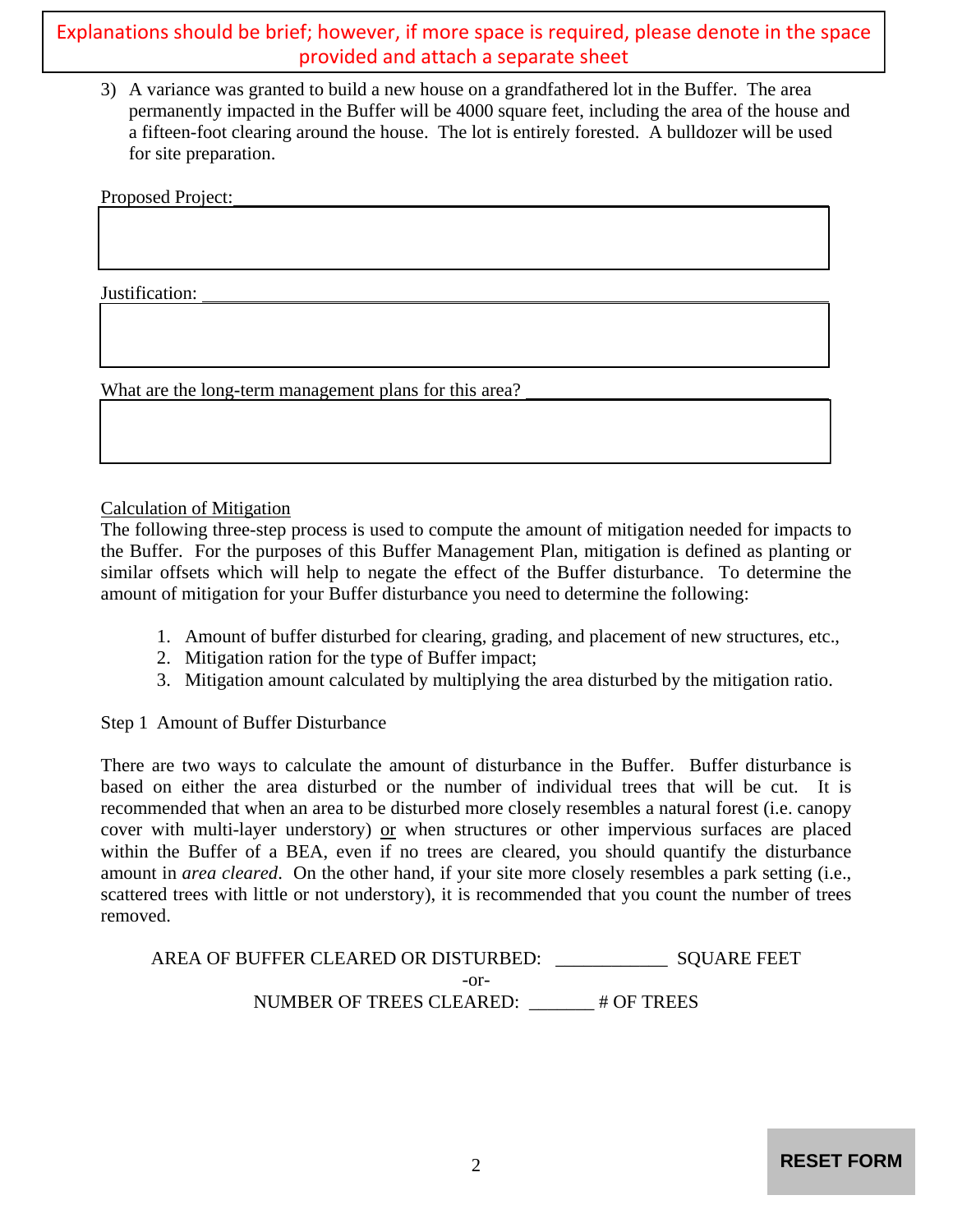| <b>Type of Buffer Disturbance</b>       | <b>Mitigation Ration</b> |
|-----------------------------------------|--------------------------|
| New development/redevelopment (non-BEA) | 3.1                      |
| New development/redevelopment (BEA)     | 2.1                      |
| Shore erosion control                   |                          |
| Shore access                            | 21                       |
| )ther                                   | ∗                        |

# **Buffer Planting Plan**

- 1. On-site within the Buffer \*
- 2. On-site adjacent to existing Buffer
- 3. On-site within the Critical Area \*
- 4. Off-site (follow order of preference 1-3 above)
- 5. Fee-in-lieu payment

| Step 2 Mitigation Ratios                                   |                                                                                                                                                                                                                                                                                                                                                                                                     |                          |                                                                                        |  |
|------------------------------------------------------------|-----------------------------------------------------------------------------------------------------------------------------------------------------------------------------------------------------------------------------------------------------------------------------------------------------------------------------------------------------------------------------------------------------|--------------------------|----------------------------------------------------------------------------------------|--|
|                                                            | Different types of Buffer management activities require different mitigation ratios. Higher ratios<br>are used for activities that have a greater impact upon the buffer. The purpose of the mitigation is to<br>improve the Buffer functions where possible. The table below provides the mitigation ration for<br>different types of Buffer management activities.                                |                          |                                                                                        |  |
| <b>Type of Buffer Disturbance</b>                          |                                                                                                                                                                                                                                                                                                                                                                                                     | <b>Mitigation Ration</b> |                                                                                        |  |
|                                                            | New development/redevelopment (non-BEA)                                                                                                                                                                                                                                                                                                                                                             | 3.1                      | * Please consult with your<br>local government Critical<br>Area Planner if the purpose |  |
| New development/redevelopment (BEA)                        |                                                                                                                                                                                                                                                                                                                                                                                                     | 2.1                      |                                                                                        |  |
| Shore erosion control                                      |                                                                                                                                                                                                                                                                                                                                                                                                     | 1.1                      | of your Buffer disturbance is                                                          |  |
| Shore access                                               |                                                                                                                                                                                                                                                                                                                                                                                                     | 2.1                      | on the Other Category.                                                                 |  |
| Other                                                      |                                                                                                                                                                                                                                                                                                                                                                                                     | $\ast$                   |                                                                                        |  |
|                                                            | Mitigation Ratio = $\frac{1}{\sqrt{1-\frac{1}{2}}\sqrt{1-\frac{1}{2}}\sqrt{1-\frac{1}{2}}\sqrt{1-\frac{1}{2}}\sqrt{1-\frac{1}{2}}\sqrt{1-\frac{1}{2}}\sqrt{1-\frac{1}{2}}\sqrt{1-\frac{1}{2}}\sqrt{1-\frac{1}{2}}\sqrt{1-\frac{1}{2}}\sqrt{1-\frac{1}{2}}\sqrt{1-\frac{1}{2}}\sqrt{1-\frac{1}{2}}\sqrt{1-\frac{1}{2}}\sqrt{1-\frac{1}{2}}\sqrt{1-\frac{1}{2}}\sqrt{1-\frac{1}{2}}\sqrt{1-\frac{1}{$ |                          |                                                                                        |  |
| Step 3 Mitigation Amount                                   |                                                                                                                                                                                                                                                                                                                                                                                                     |                          |                                                                                        |  |
|                                                            | <b>Mitigation Amount</b> = (sq. ft. or # of trees) x (mitigation ratio) = _______ Sq. ft. or # trees<br>As per guide below – 2 Native Species trees, 2" diameter at 4.5 feet high                                                                                                                                                                                                                   |                          |                                                                                        |  |
| <b>Buffer Planting Plan</b>                                |                                                                                                                                                                                                                                                                                                                                                                                                     |                          |                                                                                        |  |
|                                                            |                                                                                                                                                                                                                                                                                                                                                                                                     |                          |                                                                                        |  |
|                                                            | This section is to help you provide more specific details on your mitigation location and plantings.<br>All mitigation should be located within the Critical Area in the following order of preference:                                                                                                                                                                                             |                          |                                                                                        |  |
|                                                            |                                                                                                                                                                                                                                                                                                                                                                                                     |                          |                                                                                        |  |
| <b>Planting Location</b><br>1. On-site within the Buffer * |                                                                                                                                                                                                                                                                                                                                                                                                     |                          |                                                                                        |  |
|                                                            | 2. On-site adjacent to existing Buffer                                                                                                                                                                                                                                                                                                                                                              |                          |                                                                                        |  |
|                                                            | 3. On-site within the Critical Area *                                                                                                                                                                                                                                                                                                                                                               |                          |                                                                                        |  |
| 4.                                                         | Off-site (follow order of preference 1-3 above)                                                                                                                                                                                                                                                                                                                                                     |                          |                                                                                        |  |
| Fee-in-lieu payment<br>5.                                  |                                                                                                                                                                                                                                                                                                                                                                                                     |                          |                                                                                        |  |
|                                                            | Plant Spacings and Mitigation Credits for Various Size Trees and Shrubs of Native Vegetation                                                                                                                                                                                                                                                                                                        |                          |                                                                                        |  |
| <b>Credit</b>                                              |                                                                                                                                                                                                                                                                                                                                                                                                     | <b>Plant Size</b>        | <b>Plant Spacing</b>                                                                   |  |
| <b>Square Feet</b>                                         |                                                                                                                                                                                                                                                                                                                                                                                                     |                          |                                                                                        |  |
|                                                            | 1 tree (2-inch diameter $@$ 4.5 foot height)                                                                                                                                                                                                                                                                                                                                                        |                          | 10 foot center                                                                         |  |
|                                                            | 1 tree (minimum: 2 inch caliper and either                                                                                                                                                                                                                                                                                                                                                          |                          | Tree-20 foot center                                                                    |  |
|                                                            | balled and burlapped or container grown)                                                                                                                                                                                                                                                                                                                                                            |                          | understory $-10$                                                                       |  |
|                                                            | and                                                                                                                                                                                                                                                                                                                                                                                                 |                          | foot center                                                                            |  |
|                                                            | understory vegetation (minimum: 2 small                                                                                                                                                                                                                                                                                                                                                             |                          |                                                                                        |  |
|                                                            | trees or 3 shrubs)                                                                                                                                                                                                                                                                                                                                                                                  |                          |                                                                                        |  |
| 100 sq. ft.<br>400 sq. ft.<br>50 sq. ft.<br>50 sq. ft.     | 1 tree (seedlings)<br>$1$ shrub (3-5 gallon container)                                                                                                                                                                                                                                                                                                                                              |                          | 7 foot center<br>3-7 foot center                                                       |  |